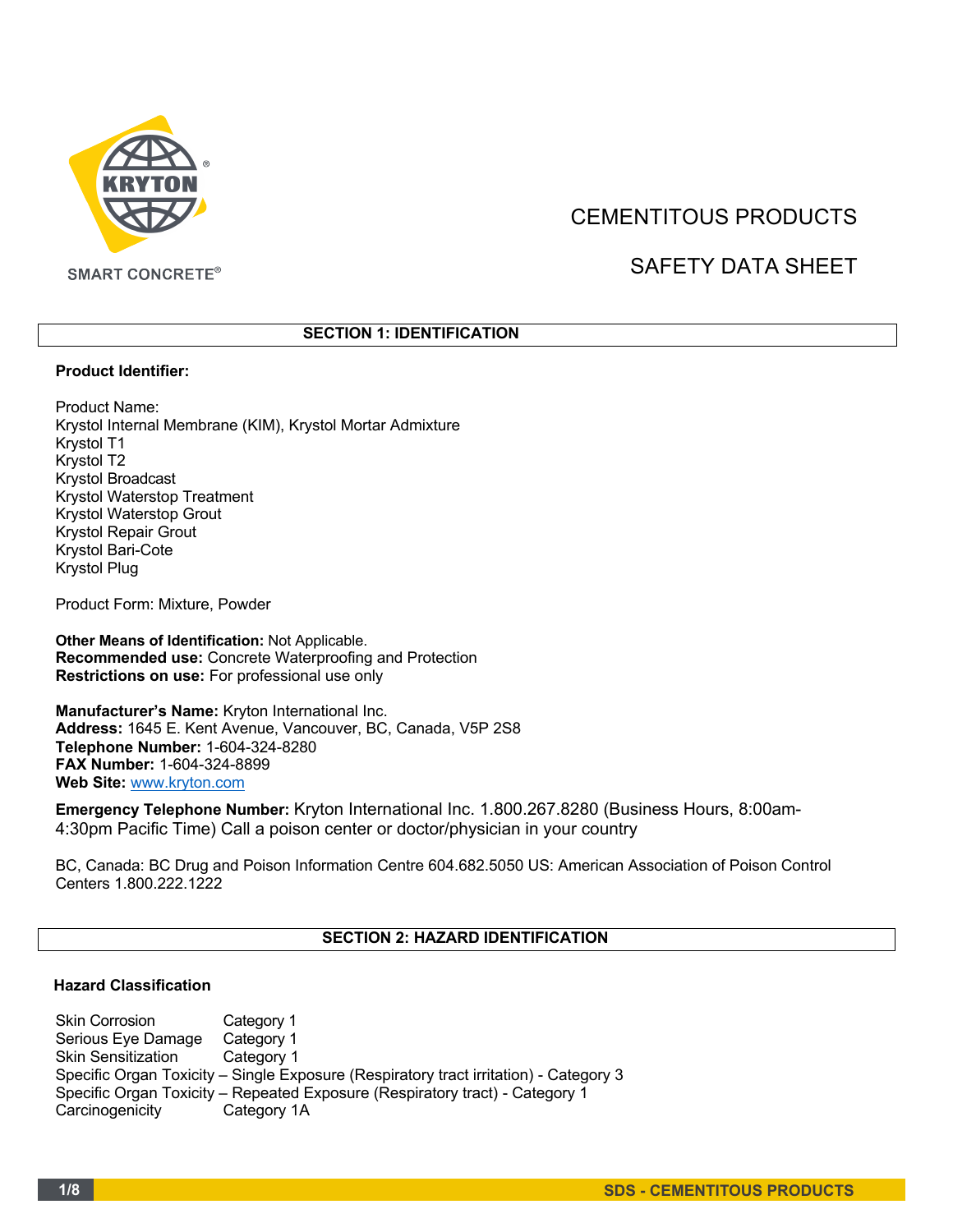# **Label Elements**





Hazard Statements

- H314 Causes severe skin burns and eye damage
- H317 May cause allergic skin reaction<br>H335 May cause respiratory irritation
- May cause respiratory irritation
- H372 Causes damage to respiratory organs through prolonged or repeated exposure
- H350i May Cause Cancer by Inhalation

## Precautionary Statements

- P201 Obtain special instructions before use
- P202 Do not handle until all safety precautions have been read and understood.
- P271 Use only outdoors or in a well-ventilated area.
- P272 Contaminated work clothing should not be allowed out of the workplace.
- P403 Store in a well-ventilated place.
- P233 Keep container tightly closed.
- P308+313 IF exposed or concerned: Get medical advice/attention.
- P405 Store locked up.
- P501 Dispose of container/contents to special or hazardous waste collection point in accordance with local regulations.
- P280 Wear protective gloves, eye protection and respiratory protection.
- P260 Do not breathe dust.
- P264 Wash hands, forearms and exposed areas thoroughly after handling.
- P270 Do not eat, drink or smoke when using this product.
- P314 Get medical advice/attention if you feel unwell.

P305+P351+P338 - IF IN EYES: Rinse cautiously with water for several minutes. Remove contact lenses, if present and easy to do. Continue rinsing.

P303+P361+P353+P363+P333+P313 - IF ON SKIN (or hair): Take off immediately all contaminated clothing. Rinse skin with water. Wash contaminated clothing before reuse. IF SKIN irritation or rash occurs: Get medical advice/attention. P301+P330+P331 - IF SWALLOWED: Rinse mouth. Do NOT induce vomiting.

P304+P340+ P310 - IF INHALED: Remove victim to fresh air and keep at rest in a position comfortable for breathing. Immediately call a doctor.

P321 – First Aid - See section 4 of this SDS.

## **Other Hazards**

Grey, odorless and fine powder. It is not combustible or explosive. Short-term exposure to the dry powder presentslittle immediate hazard. May irritate eyes, skin and respiratory tract. Exposure of sufficient duration to wet product or to dry product on moist areas of body can cause caustic burn.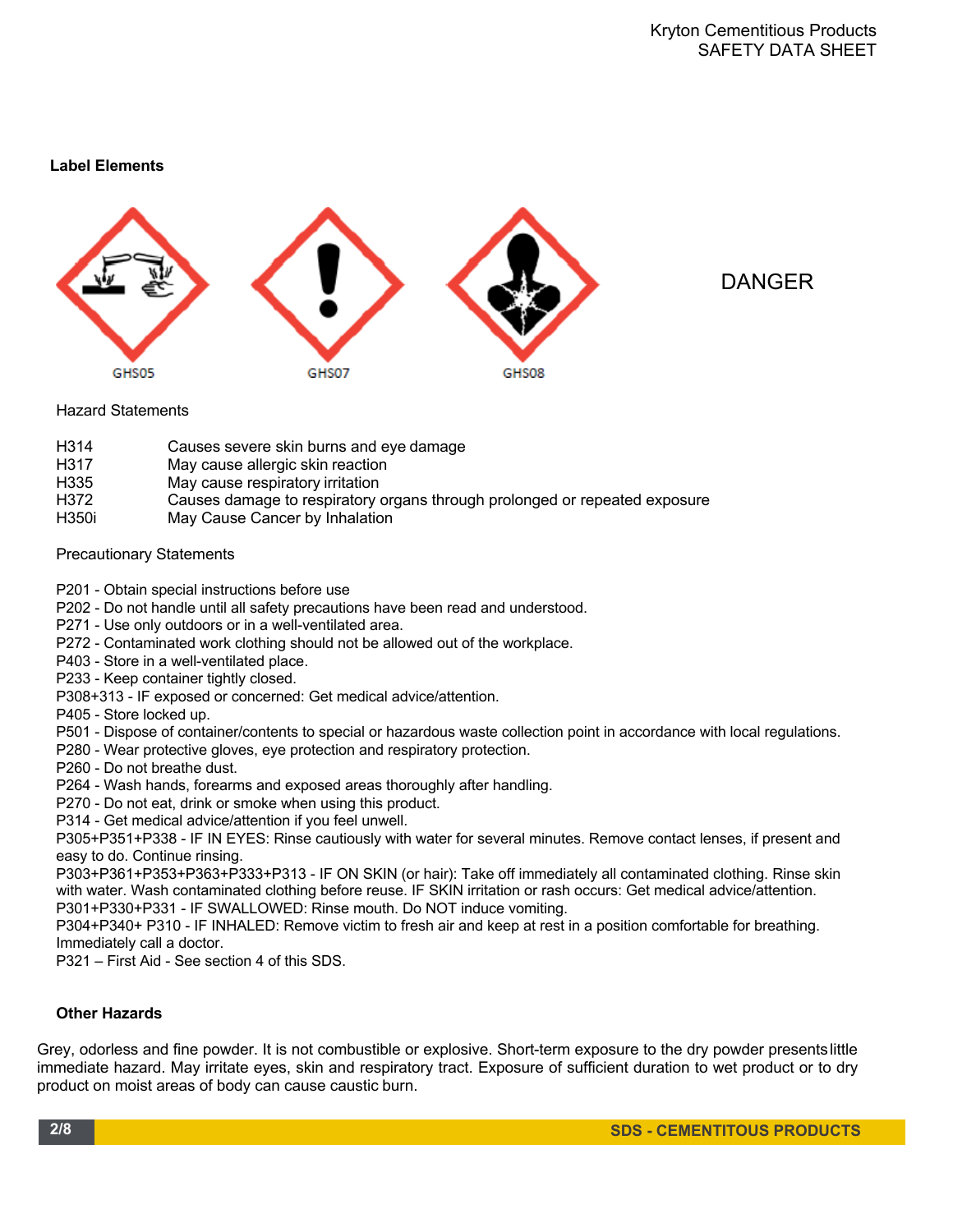## **SECTION 3: COMPOSITION / INFORMATION ON INGREDIENTS**

| Ingredient<br>name   | Content<br>(%, w/w) | CAS#       | <b>EINECS#</b> | Common<br><b>Names</b> |
|----------------------|---------------------|------------|----------------|------------------------|
| Portland<br>Cement   | 28-40               | 65997-15-1 | 266-043-4      | Cement                 |
| Silica,<br>Quartz    | $30 - 40$           | 14808-60-7 | 238-878-4      | Sand                   |
| Calcium<br>Hydroxide | $5 - 20$            | 1305-62-0  | 215-137-3      | Lime                   |

## **SECTION 4: FIRST-AID MEASURES**

When contacting a physician, take this SDS with you.

#### **Inhalation:**

- Remove to fresh air and at rest and in a position of comfortable breathing.
- If breathing has stopped, institute artificial respiration.
- Get medical attention if discomfort remains.

# **Skin contact:**

- For dry product, remove and rinse abundantly with water.
- For wet product, wash skin with water.
- Remove contaminated clothing, footwear, watches, etc. and clean thoroughly before re-using them.
- Seek medical treatment in all cases of irritation or burns.

# **Eyes contact:**

- Do not rub eye(s) as additional cornea damage is possible by mechanical stress.
- Rinse cautiously with water for several minutes. Remove contact lenses, if present and easy to do. Continue rinsing for at least 60 minutes. Immediately call a doctor.

#### **Ingestion:**

- Do not induce vomiting.
- If person is conscious, wash out mouth with water and give plenty of water to drink.
- Get immediate medical attention or contact anti poison center.

Most Important Symptoms and Effects both Acute and Delayed:

**Acute:** Corrosive to skin, eyes and respiratory tract. Exposure may produce allergic reaction.

#### **Delayed:** Long term exposure to dust may result in lung damage.

**Immediate medical attention and special treatment:** Move person to fresh air and away from exposure. Wash all exposed areas water and rinse thoroughly.

## **SECTION 5: FIREFIGHTING MEASURES**

**Extinguishing Media:** Water, Fog, Alcohol-Resistant Foam, Dry Chemical or Carbon Dioxide (CO2) **Unsuitable Extinguishing Media:** Do not use water jet which may spread the surrounding fire.

**Specific hazards: Fire Hazard:** Not combustible **Explosion Hazard:** Not explosive **Hazardous Combustion Products:** Not Applicable **Fire Fighting Instructions:** Firefighters should wear self-contained breathing apparatus and full protective gear. Product reacts with water and creates heat.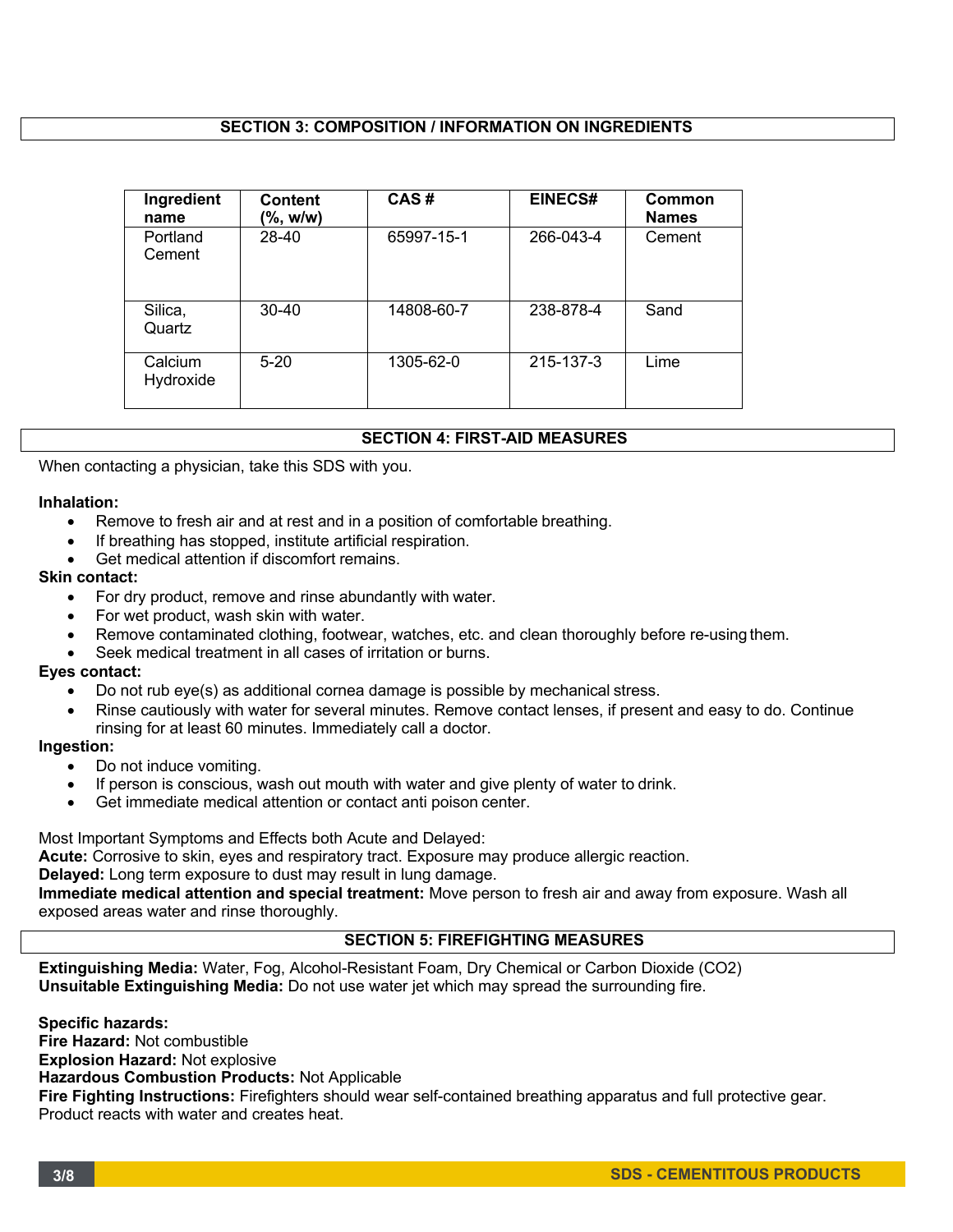## **SECTION 6: ACCIDENTAL RELEASE MEASURES**

**Personal precautions:** Do not breathe dust. Avoid contact with skin, eyes and clothing. Wear protective equipment as described under section 8 and follow the advice for safe handling and use given under section 7. Emergency procedures are not required.

**Environment precautions:** Do not wash product down sewage and drainage systems or into bodies of water.

## **Methods for cleaning up:**

- Use dry cleanup methods that do not cause airborne dispersion, e.g.: Vacuum cleaner (Industrial portable units, equipped with high efficiency particulate filters (HEPA filter) or equivalent technique).
- Wipe-up the dust by mopping, wet brushing or water spraying and remove wetproduct.
- When vacuum cleaning or wet cleaning are not possible and only dry cleaning with brushes can be done, ensure that the workers wear appropriate personal protective equipment and prevent dust from spreading.
- Place spilled materials into a container. Allow material to dry and solidify before disposal.

## **SECTION 7: HANDLING AND STORAGE**

## **Handling Procedures and Equipment:**

- Avoid contact with skin and eyes by wearing protective equipment: safety goggles, protective clothing,nitrile gloves and waterproof shoes.
- Use in well-ventilated area or wear NIOSH-approved respirator with particulate cartridges or filter.
- Do not handle or store near food and beverages or smoking materials.
- Carrying bags/buckets may cause sprains and strains to the back, arms, shoulders and legs.
- Handle with care and use appropriate control measures.
- Wash hands thoroughly with soap and water after handling.
- Keep container closed when not in use.

## **Storage Requirements:**

- Bulk product should be stored in containers that are waterproof, dry(internal condensation minimized), clean and protected from contamination.
- Product can build-up or adhere to the walls of a confined space. It can release, collapse or fall unexpectedly.
- Keep containers tightly closed.
- Protect from moisture.
- Store in a cool, dry place.
- Store product locked up.
- Store in a well ventilated place.
- Keep out of reach of children.
- Reacts with water to release heat and forming alkaline solutions. Cement is alkaline and is incompatible with acids, ammonium salts and aluminum. Cement dissolves in hydrofluoric acid to produce corrosive tetrafluoride gas. Cement will react with strong oxidizers including fluorine, boron or chlorine trifluoride and oxygendifluoride.

#### **SECTION 8: EXPOSURE CONTROL/PERSONAL PROTECTION**

#### **Control Parameters**

#### **Occupational Exposure Limits:**

| Portland Cement, | CAS# 65997-15-1                                                                                                                       |
|------------------|---------------------------------------------------------------------------------------------------------------------------------------|
| ACGIH TLV:       | TWA: 0.025 mg/m <sup>3</sup> 8hours. A2. Form: Respirable fraction                                                                    |
| NIOSH REL:       | TWA: 0.05 mg/m <sup>3</sup> 10 hours. Form: Respirable fraction                                                                       |
| OSHA PEL:        | TWA: 50 $\mu$ g/m <sup>3</sup> 8 hours.                                                                                               |
| Cal/OSHA PEL:    | TWA: 50 $\mu$ g/m <sup>3</sup> 8 hours.                                                                                               |
|                  | WELs EH40/2005 (UK) TWA: 8 hours. 0.1 mg/m <sup>3</sup> respirable dust. Chromium VI (hexavalent): 0.05mg/m <sup>3</sup> - sensitizer |

| CAS#14808-60-7                                                          |
|-------------------------------------------------------------------------|
| TWA: 0.025 mg/m <sup>3</sup> 8 hours. Form: Respirable fraction         |
| TWA: 0.05 mg/m <sup>3</sup> 10 hours. Form: Respirable dust             |
| TWA: 50 $\mu$ g/m <sup>3</sup> 8 hours.                                 |
| TWA: 50 $\mu$ g/m <sup>3</sup> 8 hours.                                 |
| WELs EH40/2005 (UK) TWA: 8 hours. 0.1 mg/m <sup>3</sup> respirable dust |
|                                                                         |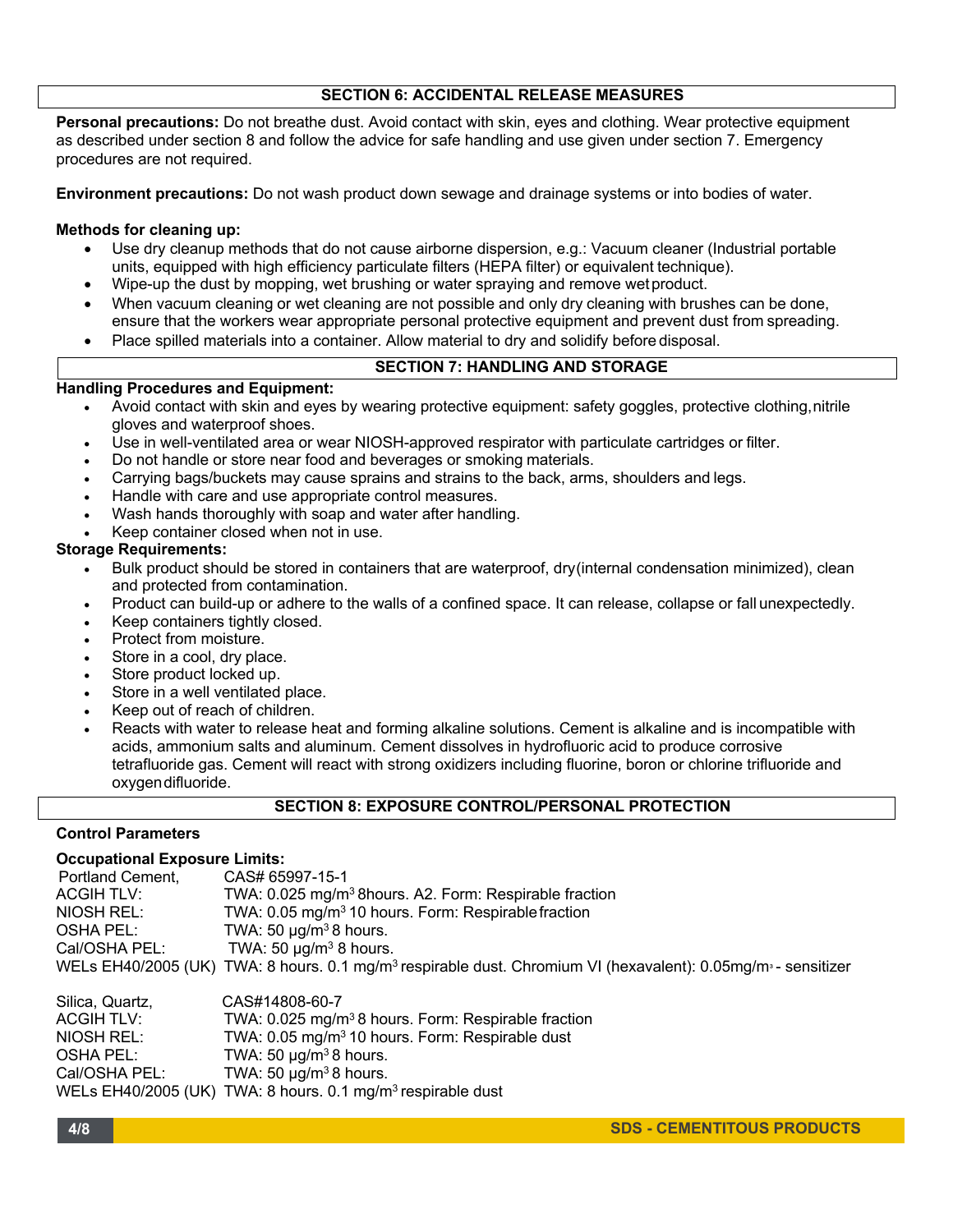| Calcium Hydroxide, | CAS#1305-62-0                                                    |
|--------------------|------------------------------------------------------------------|
| <b>ACGIHTLV:</b>   | TWA: 5 mg/m <sup>3</sup> 8hours. A2. Form: Total dust            |
| NIOSH REL:         | TWA: 5 mg/m <sup>3</sup> 10 hours. Form: Respirable fraction     |
|                    | TWA: 10 mg/m <sup>3</sup> 10 hours. Form: Total dust             |
| OSHA PEL:          | TWA: 5mg/m <sup>3</sup> 8 hours. Form: Respirable fraction       |
|                    | TWA: 15 mg/m <sup>3</sup> . 8 hours. Form: Total dust            |
| Cal/OSHA PEL:      | TWA: 5 mg/m <sup>3</sup> . 8 hours. Form: Total dust             |
|                    | WELs EH40/2005 (UK) TWA: 8 hours. 5 mg/m <sup>3</sup> Total dust |

**Specific Engineering Controls:** Use general or local exhaust ventilation to keep dust levels below exposure limits. If exceed the limits, use a properly fitted and NIOSH approved respirator.

## **Personal Protective Equipment:**

- Gloves: Chemical resistant rubber or nitrile gloves
- Respirator: NIOSH approved with particulates filter or cartridge
- Eye: Safety goggles or safety glasses with side shields
- Footwear: Waterproof
- Clothing: Long sleeve and long pants to avoid skin contact
	- Other: Wash thoroughly with soap and water after handling. Do not eat, drink or smoke while handlingthe product to avoid contact with skin or mouth.

**Physical State:** Powder (Solid)

#### **SECTION 9: PHYSICAL AND CHEMICAL PROPERTIES**

**Odor and Appearance:** Odorless, Grey or off-white, mixture of finely divided and granules particulate. **Odor Threshold:** Not Applicable **Specific Gravity:** 2.6 – 3.0 **Vapor Density:** Not Applicable **Vapor Pressure:** Not Applicable **Evaporation Rate:** Not Applicable **Boiling Point:** Not Applicable **Melting Point:** Not Applicable **Freezing Point**: Not Applicable **pH (in water):** 12-14 (Alkaline) **Solubility in Water:** Slightly soluble (10-15%) **Relative bulk density:** 1.3 – 1.6 **Viscosity:** Not Applicable **VOC content:** 0 g/L, EU (w/w) 0% **Flammability:** Noncombustible **Flashpoint:** Not Applicable **Upper/Lower Flammability or Explosive Limits:** Not Applicable **Auto-ignition Temperature:** Not Applicable **Decomposition Temperature:** Not Applicable **Viscosity:** Not Applicable **Partition Coefficient (n-octanol/water):** Not Applicable

#### **SECTION 10: STABILITY AND REACTIVITY**

## **Chemical Stability:** Stable

**Conditions to Avoid (Stability):** Unintended contact with water or moisture, which produces caustic solutions, pH 12-14. **Incompatibility with Other Substances:** React with acids, ammonium salts, fluorine, lithium and aluminum, which may liberate Carbon Monoxide, Carbon Dioxide or Hydrogen.

**Hazardous Polymerization:** Cannot occur

**Possibility of Hazardous Reactions:** No additional remark

**Hazardous Decomposition Products:** Will not spontaneously occur. Adding water produces caustic calcium hydroxide.

**Other Precautions:** When mix with water, the mixture is caustic with pH12-14 and it can get hot.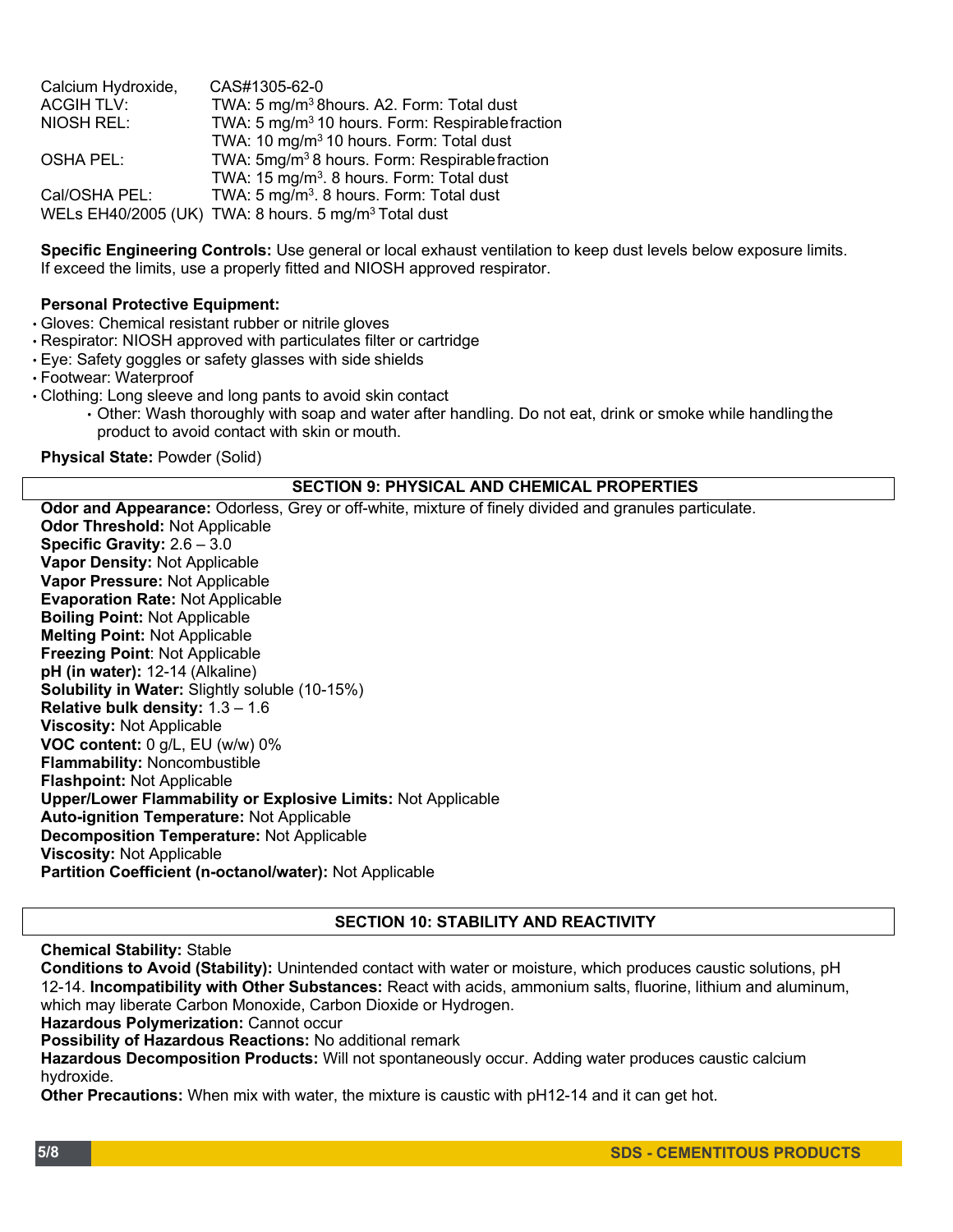**Reactivity:** Reacts with water to release heat and forming alkaline solutions. Cement is alkaline and is incompatible with acids, ammonium salts and aluminum. Cement dissolves in hydrofluoric acid to produce corrosive tetrafluoride gas. Cement will react with strong oxidizers including fluorine, boron or chlorine trifluoride and oxygen difluoride.

# **SECTION 11: TOXICOLOGICAL INFORMATION**

## **Routes of Entry:** Skin Contact, Eye Contact, Inhalation and Ingestion **Effects of Acute Exposure to Product:**

Skin Exposure:

• May cause skin thickening, cracking or fissuring if contacted to wet product or dry product with wet skin. Prolonged contact with wet skin may cause severe burns. Can cause caustic burns and dermatitis when wet (pH 12-14 when wet). Multiple skin exposure over weeks or months leading to eczema or dermatitis. Content of sensitizing Cr (VI) is below 0.002% according to regulation.

Eye Contact:

• May cause eye irritation, eye damage by mechanical stress or severe eye burns. Eye exposure requires immediate first aid to prevent serious or permanent eye damage.

Respiratory Exposure/Ingestion:

• May cause respiratory irritation or burns to mouth, throat and stomach if inhaled or ingested. Inhaling smaller amounts of dust may cause coughing, sneezing and shortness of breath.

#### **Effects of Chronic Exposure to Product:**

**Skin Exposure:** Sensitivity reactions and contact dermatitis may occur from prolonged and repeated exposure to the wet or dry product.

**Inhalation:** Exposure to crystalline silica may cause silicosis if inhaled, an incurable and serious lung disease. Repeated or prolonged inhalation of dust may lead to chronic respiratory irritation. Silicosis may develop from long term exposure (5-20 years) to low amounts of crystalline silica, and results in chronic inflammation and scarring of lung tissue. Acute silicosis may develop a few months to 2 years after short term exposure to large amounts of crystalline silica, and may result in lung inflammation and shortness of breath.

**Carcinogenicity:** May cause cancer through inhalation.

#### **Numerical Measures of Toxicity:**

- Quartz Oral LD50 Rat 500 mg/kg
- Calcium Hydroxide Oral LD50 Rat = 7340 mg/kg;
- Portland Cement LD50: Not Available
- Acute Toxicity Estimate (ATE) for the Mixture: Not Determined.

Silica, Quartz (CAS# 14808-60-7) IARC Group 1 (Carcinogenic to humans) ACGIH Group A2 (Suspected human carcinogen) NTP Known carcinogen

**Reproductive Toxicity:** Not Available **Teratogenicity:** Not Available **Embryotoxicity: Not Available Name of Synergistic Products/ Effects:** Not Available

# **SECTION 12: ECOLOGICAL INFORMATION**

#### **Ecotoxicity:**

The product is not expected to be hazardous to the environment.

The addition of large amounts to water may, however, cause a rise in pH and may therefore be toxic to aquatic life under certain circumstances.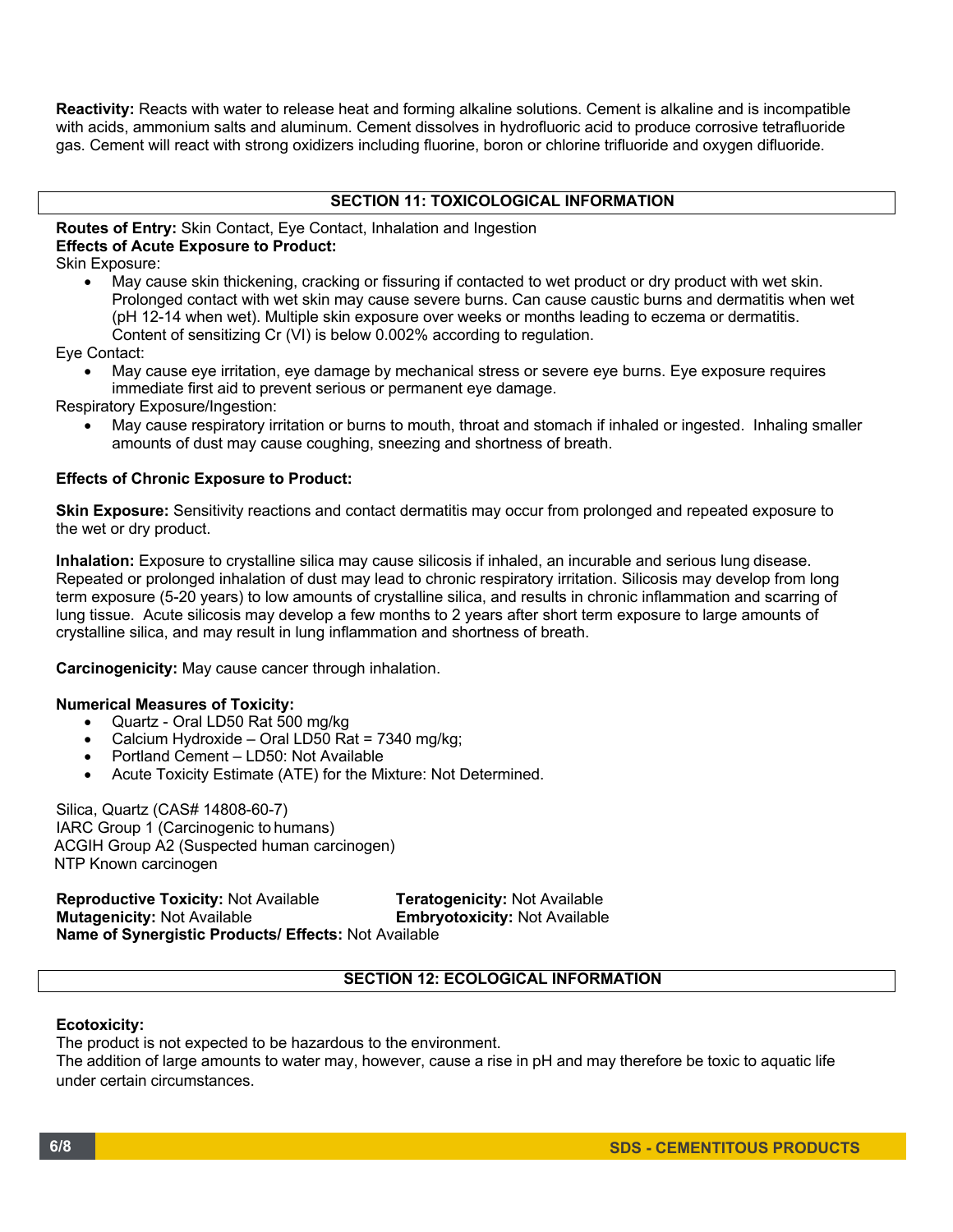**Mobility:** Dry product is not volatile but might become airborne during handling operations.

Persistence and degradability/Bio accumulative potential/Results of PBT Assessment/Other adverse effects: Not Available

#### **SECTION 13: DISPOSAL CONSIDERATIONS**

Always dispose of in accordance with local, provincial (state), and federal regulations. **Unused Residue or Dry Spillage:** Pick up dry material. Possibly reuse depending upon shelf life considerations and the requirement to avoid dust exposure. In case of disposal, harden with water and dispose according to local legislation.

**Slurries:** Allow to harden, avoid entry in sewage and drainage systems or into bodies of water and dispose according to 13.3.

#### **After Addition of Water and Hardened:**

Dispose of according to local legislation. Avoid entry into the sewage water system. Dispose of the hardened product as concrete waste. Due to cement hydration reaction, concrete waste is not a dangerous waste.

EWC entries: 10 13 14 (waste concrete or concrete sludge) or 17 01 01 (concrete).

#### **Packaging:**

Completely empty the packaging and recycle / dispose in accordance with local legislation. EWC entry: 15 01 02 (plastic packaging).

# **SECTION 14: TRANSPORT INFORMATION**

**Special Shipping Information:** This product is not listed as a Hazardous Material under TDG, DOT, IMDG, IATA and ADR/RID. No special precautions are needed apart from those mentioned under Section 8.

| <b>PIN:</b> Not Applicable         |                              |
|------------------------------------|------------------------------|
| <b>TDG (Canada): Not regulated</b> | <b>IMDG:</b> Not regulated   |
| <b>DOT (U.S.): Not regulated</b>   | <b>IATA:</b> Not regulated   |
| <b>ADR/RID:</b> Not regulated      | <b>UN Number: Not listed</b> |

#### **SECTION15: REGULATORY INFORMATION**

This product is classified as non-Dangerous Goods

**Globally Harmonized System (GHS) Classification:**

Skin Corrosion Category 1 (when moistened), Serious Eye Dam. Category 1, Sensitization, Skin Category 1, Specific Organ Toxicity – Single Exposure (Respiratory tract irritation) – Category 3, Specific Organ Toxicity – Repeated Exposure (Respiratory tract) – Category 1, Carcinogenicity Category 1A.

**WHMIS Classification:** D2A, toxic; E, Corrosive (when moistened)

**European Hazard Symbol**: C, Corrosive (when moistened); T, Toxic; Xi, Irritant

**HMIS:** Health \*2; Flammability 0; Physical Hazard 1.

**OSHA:** This product is considered a hazardous chemical. It is recommended to follow "Safety and Health Program Management Guidelines" by OSHA.

**TSCA:** This product is exempted from TSCA because it is defined as a mixture.

**SARA:** This product is considered a hazardous chemical and has a delayed health hazard under section 311 and 312 of the Emergency Planning and Community Right to Know Act (EPCRA) of 1986. This product does not contain any ingredients regulated under Section 313 of the EPCRA, 1986 or 40 CFR 372.

**Hazardous Substances and New Organisms Act (HSNO – EPA New Zealand) Approval Code**: HSR 002542: Construction Products (Corrosive [8.2C]) Group Standard. Subclasses 6.5, 6.9, 6.9B, 8.2C, 8.3A, 9.1D